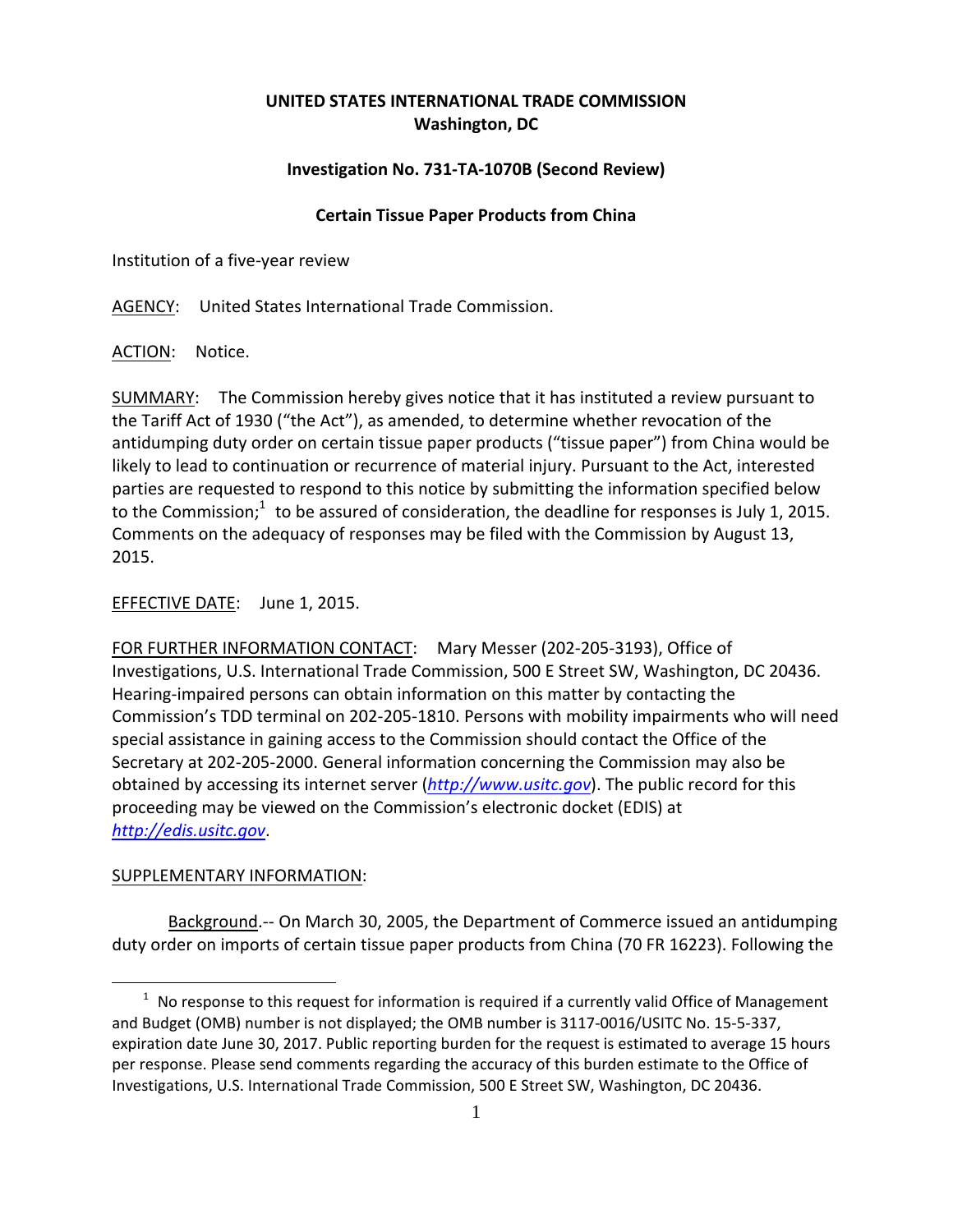five-year reviews by Commerce and the Commission, effective July 20, 2010, Commerce issued a continuation of the antidumping duty order on imports of certain tissue paper products from China (75 FR 42067). The Commission is now conducting a second review pursuant to section 751(c) of the Act, as amended (19 USC 1675(c)), to determine whether revocation of the order would be likely to lead to continuation or recurrence of material injury to the domestic industry within a reasonably foreseeable time. Provisions concerning the conduct of this proceeding may be found in the Commission's Rules of Practice and Procedure at 19 CFR Parts 201, Subparts A and B and 19 CFR Part 207, Subparts A and F. The Commission will assess the adequacy of interested party responses to this notice of institution to determine whether to conduct a full review or an expedited review. The Commission's determination in any expedited review will be based on the facts available, which may include information provided in response to this notice.

Definitions.—The following definitions apply to this review:

- (1) *Subject Merchandise* is the class or kind of merchandise that is within the scope of the five‐year review, as defined by the Department of Commerce.
- (2) The *Subject Country* in this review is China.
- (3) The *Domestic Like Product* is the domestically produced product or products which are like, or in the absence of like, most similar in characteristics and uses with, the *Subject Merchandise*. In its original determination and its expedited first five‐year review determination, the Commission defined the *Domestic Like Product* as all tissue paper, co‐extensive with Commerce's scope. Certain Commissioners defined the *Domestic Like Product* differently in the original determination and the expedited first five‐year review determination.
- (4) The *Domestic Industry* is the U.S. producers as a whole of the *Domestic Like Product*, or those producers whose collective output of the *Domestic Like Product* constitutes a major proportion of the total domestic production of the product. In its original determination and its expedited first five‐year review determination, the Commission defined the *Domestic Industry* as all domestic producers (whether integrated or converters) of tissue paper. Certain Commissioners defined the *Domestic Industry* differently in the original determination and the expedited first five‐year review determination.
- (5) An *Importer* is any person or firm engaged, either directly or through a parent company or subsidiary, in importing the *Subject Merchandise* into the United States from a foreign manufacturer or through its selling agent.

Participation in the proceeding and public service list.‐‐Persons, including industrial users of the *Subject Merchandise* and, if the merchandise is sold at the retail level, representative consumer organizations, wishing to participate in the proceeding as parties must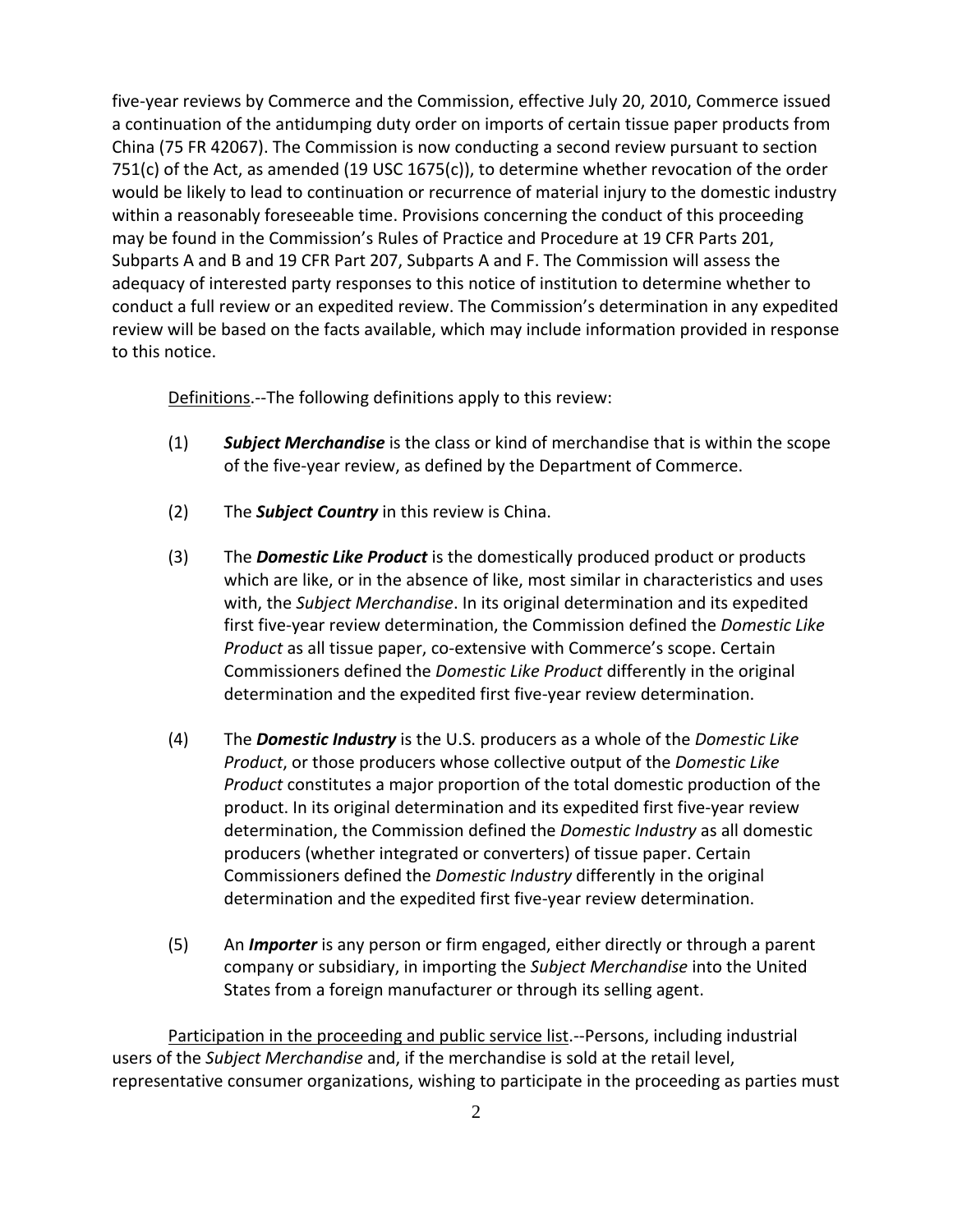file an entry of appearance with the Secretary to the Commission, as provided in section 201.11(b)(4) of the Commission's rules, no later than 21 days after publication of this notice in the *Federal Register*. The Secretary will maintain a public service list containing the names and addresses of all persons, or their representatives, who are parties to the proceeding.

Former Commission employees who are seeking to appear in Commission five‐year reviews are advised that they may appear in a review even if they participated personally and substantially in the corresponding underlying original investigation or an earlier review of the same underlying investigation. The Commission's designated agency ethics official has advised that a five‐year review is not the same particular matter as the underlying original investigation, and a five‐year review is not the same particular matter as an earlier review of the same underlying investigation for purposes of 18 U.S.C. § 207, the post employment statute for Federal employees, and Commission rule 201.15(b) (19 CFR § 201.15(b)), 79 FR 3246 (Jan. 17, 2014), 73 FR 24609 (May 5, 2008). Consequently, former employees are not required to seek Commission approval to appear in a review under Commission rule 19 CFR § 201.15, even if the corresponding underlying original investigation or an earlier review of the same underlying investigation was pending when they were Commission employees. For further ethics advice on this matter, contact Carol McCue Verratti, Deputy Agency Ethics Official, at 202‐205‐3088.

Limited disclosure of business proprietary information (BPI) under an administrative protective order (APO) and APO service list.‐‐Pursuant to section 207.7(a) of the Commission's rules, the Secretary will make BPI submitted in this proceeding available to authorized applicants under the APO issued in the proceeding, provided that the application is made no later than 21 days after publication of this notice in the *Federal Register*. Authorized applicants must represent interested parties, as defined in 19 U.S.C. § 1677(9), who are parties to the proceeding. A separate service list will be maintained by the Secretary for those parties authorized to receive BPI under the APO.

Certification.‐‐Pursuant to section 207.3 of the Commission's rules, any person submitting information to the Commission in connection with this proceeding must certify that the information is accurate and complete to the best of the submitter's knowledge. In making the certification, the submitter will be deemed to consent, unless otherwise specified, for the Commission, its employees, and contract personnel to use the information provided in any other reviews or investigations of the same or comparable products which the Commission conducts under Title VII of the Act, or in internal audits and investigations relating to the programs and operations of the Commission pursuant to 5 U.S.C. Appendix 3.

Written submissions.‐‐Pursuant to section 207.61 of the Commission's rules, each interested party response to this notice must provide the information specified below. The deadline for filing such responses is July 1, 2015. Pursuant to section 207.62(b) of the Commission's rules, eligible parties (as specified in Commission rule 207.62(b)(1)) may also file comments concerning the adequacy of responses to the notice of institution and whether the Commission should conduct an expedited or full review. The deadline for filing such comments is August 13, 2015. All written submissions must conform with the provisions of sections 201.8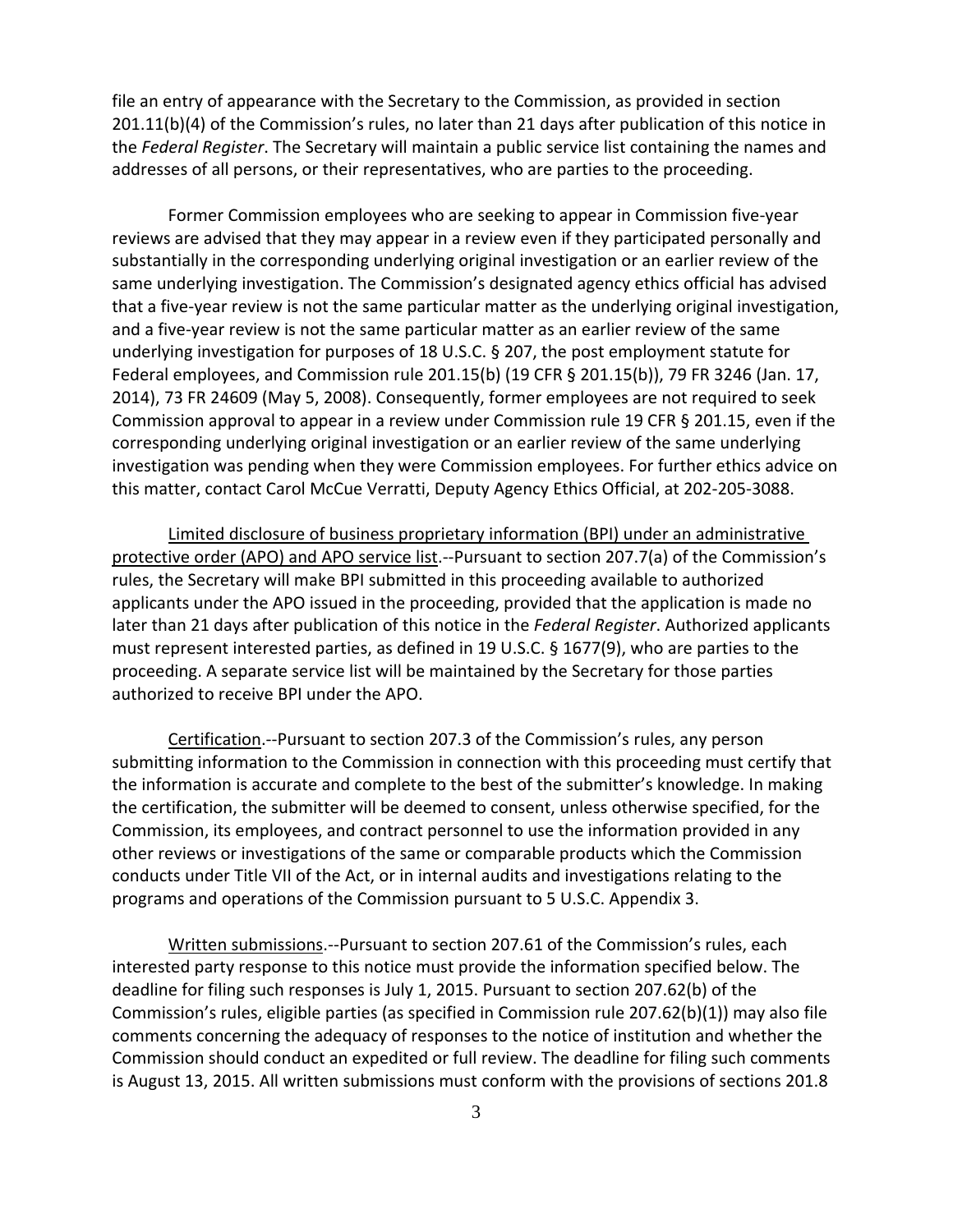and 207.3 of the Commission's rules and any submissions that contain BPI must also conform with the requirements of sections 201.6 and 207.7 of the Commission's rules. Please be aware that the Commission's rules with respect to filing have changed. The most recent amendments took effect on July 25, 2014. *See* 79 FR 35920 (June 25, 2014), and the revised Commission Handbook on E‐filing, available from the Commission's website at *http://edis.usitc.gov*. Also, in accordance with sections 201.16(c) and 207.3 of the Commission's rules, each document filed by a party to the proceeding must be served on all other parties to the proceeding (as identified by either the public or APO service list as appropriate), and a certificate of service must accompany the document (if you are not a party to the proceeding you do not need to serve your response).

Inability to provide requested information.‐‐Pursuant to section 207.61(c) of the Commission's rules, any interested party that cannot furnish the information requested by this notice in the requested form and manner shall notify the Commission at the earliest possible time, provide a full explanation of why it cannot provide the requested information, and indicate alternative forms in which it can provide equivalent information. If an interested party does not provide this notification (or the Commission finds the explanation provided in the notification inadequate) and fails to provide a complete response to this notice, the Commission may take an adverse inference against the party pursuant to section 776(b) of the Act (19 U.S.C. § 1677e(b)) in making its determination in the review.

INFORMATION TO BE PROVIDED IN RESPONSE TO THIS NOTICE OF INSTITUTION: As used below, the term "firm" includes any related firms.

- (1) The name and address of your firm or entity (including World Wide Web address) and name, telephone number, fax number, and E‐mail address of the certifying official.
- (2) A statement indicating whether your firm/entity is a U.S. producer of the *Domestic Like Product*, a U.S. union or worker group, a U.S. importer of the *Subject Merchandise*, a foreign producer or exporter of the *Subject Merchandise*, a U.S. or foreign trade or business association, or another interested party (including an explanation). If you are a union/worker group or trade/business association, identify the firms in which your workers are employed or which are members of your association.
- (3) A statement indicating whether your firm/entity is willing to participate in this proceeding by providing information requested by the Commission.
- (4) A statement of the likely effects of the revocation of the antidumping duty order on the *Domestic Industry* in general and/or your firm/entity specifically. In your response, please discuss the various factors specified in section 752(a) of the Act (19 U.S.C. § 1675a(a)) including the likely volume of subject imports, likely price effects of subject imports, and likely impact of imports of *Subject Merchandise* on the *Domestic Industry*.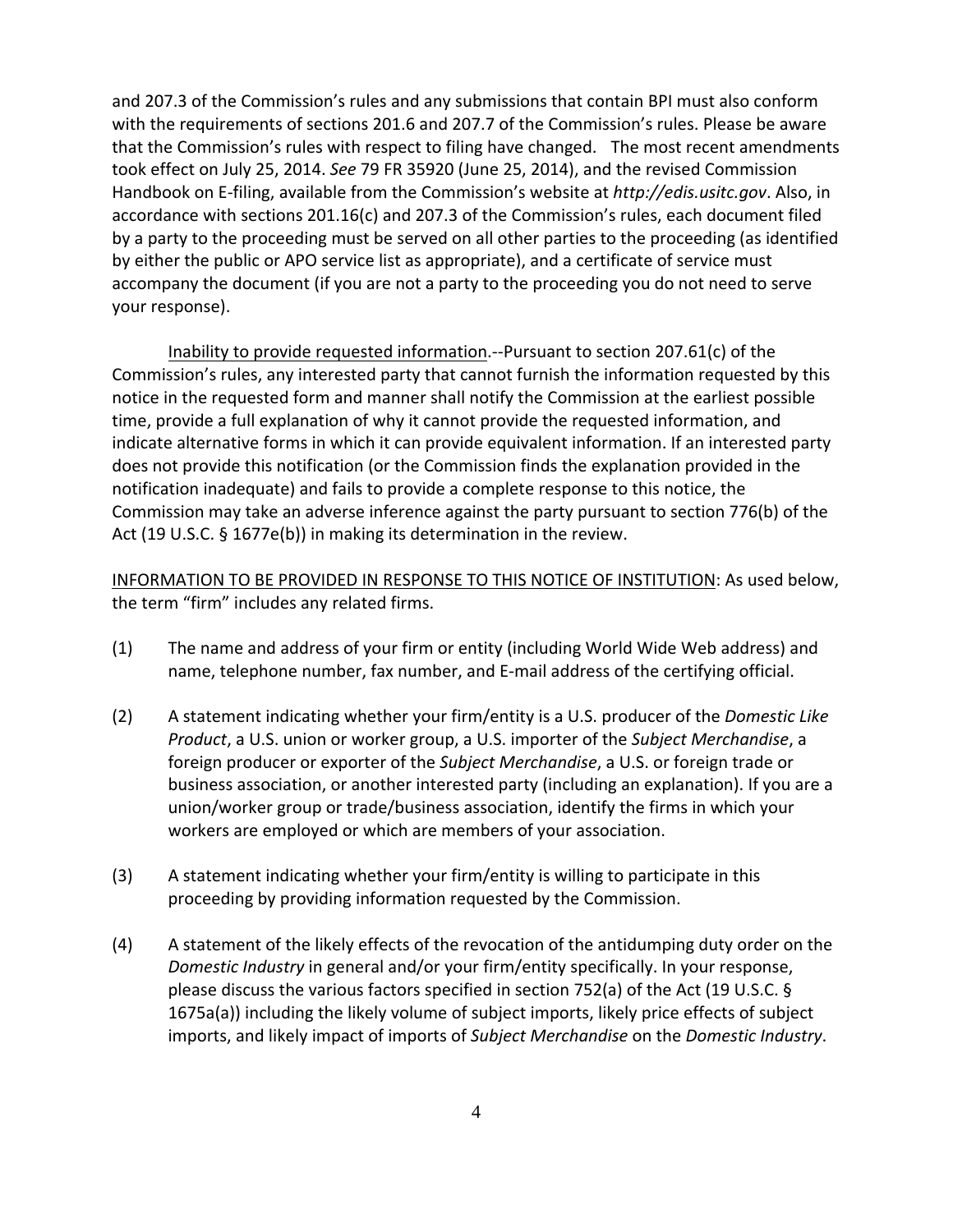- (5) A list of all known and currently operating U.S. producers of the *Domestic Like Product*. Identify any known related parties and the nature of the relationship as defined in section 771(4)(B) of the Act (19 U.S.C. § 1677(4)(B)).
- (6) A list of all known and currently operating U.S. importers of the *Subject Merchandise* and producers of the *Subject Merchandise* in the *Subject Country* that currently export or have exported *Subject Merchandise* to the United States or other countries after 2009.
- (7) A list of 3‐5 leading purchasers in the U.S. market for the *Domestic Like Product* and the *Subject Merchandise* (including street address, World Wide Web address, and the name, telephone number, fax number, and E‐mail address of a responsible official at each firm).
- (8) A list of known sources of information on national or regional prices for the *Domestic Like Product* or the *Subject Merchandise* in the U.S. or other markets.
- (9) If you are a U.S. producer of the *Domestic Like Product*, provide the following information on your firm's operations on that product during calendar year 2014, except as noted (report quantity data in square meters and value data in U.S. dollars, f.o.b. plant). If you are a union/worker group or trade/business association, provide the information, on an aggregate basis, for the firms in which your workers are employed/which are members of your association.
	- (a) Production (quantity) and, if known, an estimate of the percentage of total U.S. production of the *Domestic Like Product* accounted for by your firm's(s') production;
	- (b) Capacity (quantity) of your firm to produce the *Domestic Like Product* (i.e., the level of production that your establishment(s) could reasonably have expected to attain during the year, assuming normal operating conditions (using equipment and machinery in place and ready to operate), normal operating levels (hours per week/weeks per year), time for downtime, maintenance, repair, and cleanup, and a typical or representative product mix);
	- (c) the quantity and value of U.S. commercial shipments of the *Domestic Like Product* produced in your U.S. plant(s);
	- (d) the quantity and value of U.S. internal consumption/company transfers of the *Domestic Like Product* produced in your U.S. plant(s); and
	- (e) the value of (i) net sales, (ii) cost of goods sold (COGS), (iii) gross profit, (iv) selling, general and administrative (SG&A) expenses, and (v) operating income of the *Domestic Like Product* produced in your U.S. plant(s) (include both U.S. and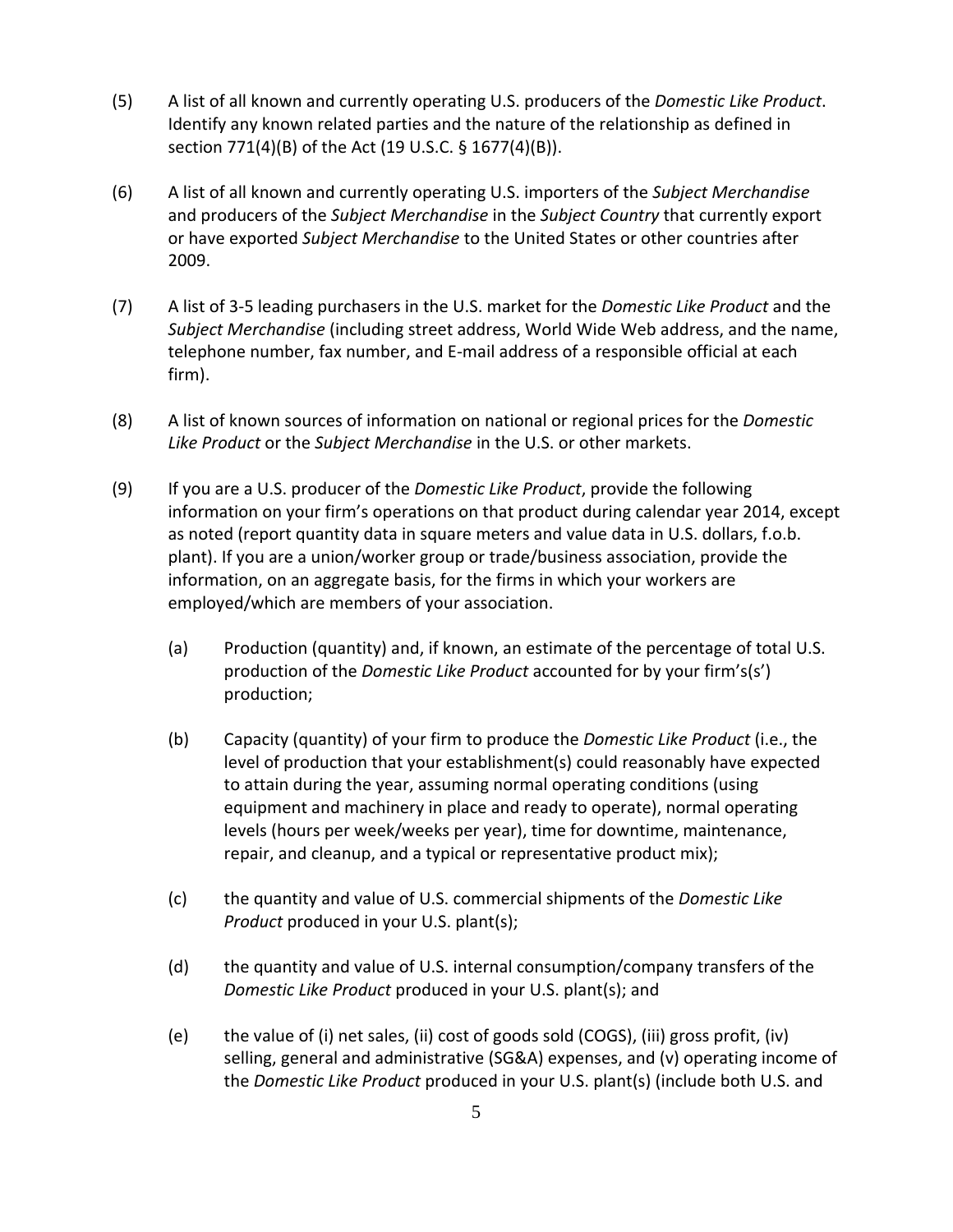export commercial sales, internal consumption, and company transfers) for your most recently completed fiscal year (identify the date on which your fiscal year ends).

- (10) If you are a U.S. importer or a trade/business association of U.S. importers of the *Subject Merchandise* from the *Subject Country*, provide the following information on your firm's(s') operations on that product during calendar year 2014 (report quantity data in square meters and value data in U.S. dollars). If you are a trade/business association, provide the information, on an aggregate basis, for the firms which are members of your association.
	- (a) The quantity and value (landed, duty‐paid but not including antidumping duties) of U.S. imports and, if known, an estimate of the percentage of total U.S. imports of *Subject Merchandise* from the *Subject Country* accounted for by your firm's(s') imports;
	- (b) the quantity and value (f.o.b. U.S. port, including antidumping duties) of U.S. commercial shipments of *Subject Merchandise* imported from the *Subject Country*; and
	- (c) the quantity and value (f.o.b. U.S. port, including antidumping duties) of U.S. internal consumption/company transfers of *Subject Merchandise* imported from the *Subject Country*.
- (11) If you are a producer, an exporter, or a trade/business association of producers or exporters of the *Subject Merchandise* in the *Subject Country*, provide the following information on your firm's(s') operations on that product during calendar year 2014 (report quantity data in square meters and value data in U.S. dollars, landed and duty‐paid at the U.S. port but not including antidumping duties). If you are a trade/business association, provide the information, on an aggregate basis, for the firms which are members of your association.
	- (a) Production (quantity) and, if known, an estimate of the percentage of total production of *Subject Merchandise* in the *Subject Country* accounted for by your firm's(s') production;
	- (b) Capacity (quantity) of your firm(s) to produce the *Subject Merchandise* in the *Subject Country* (i.e., the level of production that your establishment(s) could reasonably have expected to attain during the year, assuming normal operating conditions (using equipment and machinery in place and ready to operate), normal operating levels (hours per week/weeks per year), time for downtime, maintenance, repair, and cleanup, and a typical or representative product mix); and